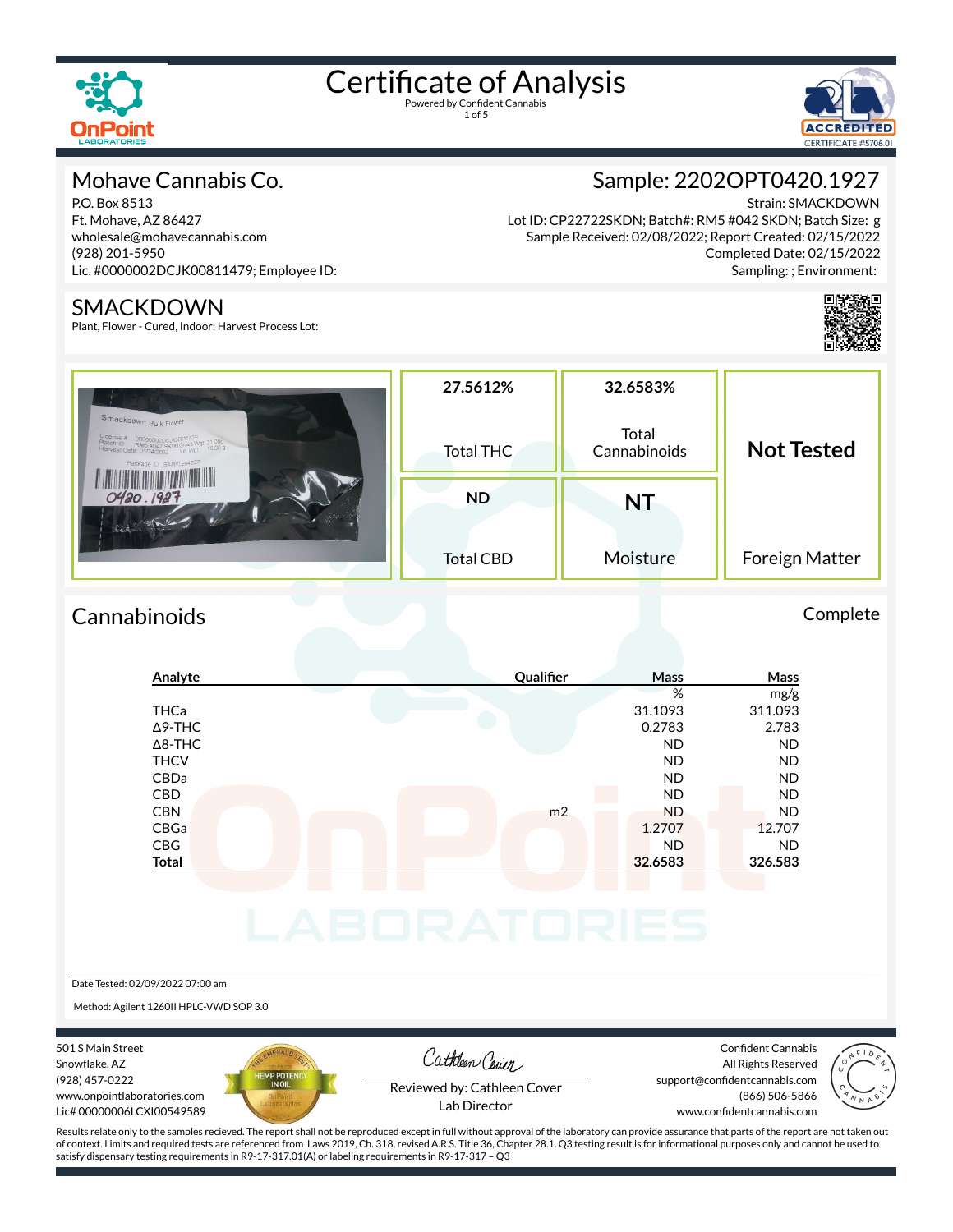

2 of 5



#### Mohave Cannabis Co.

P.O. Box 8513 Ft. Mohave, AZ 86427 wholesale@mohavecannabis.com (928) 201-5950 Lic. #0000002DCJK00811479; Employee ID:

#### SMACKDOWN

Plant, Flower - Cured, Indoor; Harvest Process Lot:

#### **Terpenes**

| Analyte                | <b>Qualifier</b> | LOO    | Limit | <b>Mass</b>                               | <b>Status</b> |
|------------------------|------------------|--------|-------|-------------------------------------------|---------------|
|                        |                  | %      | $\%$  | %                                         |               |
| δ-Limonene             |                  | 0.0400 |       | 0.5121                                    | <b>Tested</b> |
| β-Caryophyllene        |                  | 0.0400 |       | 0.2702                                    | <b>Tested</b> |
| $\alpha$ -Pinene       |                  | 0.0400 |       | 0.1735                                    | <b>Tested</b> |
| Linalool               |                  | 0.0400 |       | 0.1344                                    | <b>Tested</b> |
| Endo-Fenchyl Alcohol   |                  | 0.0400 |       | 0.1149                                    | <b>Tested</b> |
| <b>B-Pinene</b>        |                  | 0.0400 |       | 0.1044                                    | <b>Tested</b> |
| $\alpha$ -Humulene     |                  | 0.0400 |       | 0.0947                                    | <b>Tested</b> |
| α-Bisabolol            |                  | 0.0400 |       | 0.0708                                    | <b>Tested</b> |
| α-Terpineol            |                  | 0.0400 |       | 0.0481                                    | <b>Tested</b> |
| 1,4-Cineole            |                  | 0.0400 |       | <b>ND</b>                                 | <b>Tested</b> |
| 3-Carene               |                  | 0.0400 |       | <b>ND</b>                                 | <b>Tested</b> |
| $\alpha$ -Cedrene      |                  | 0.0400 |       | <b>ND</b>                                 | <b>Tested</b> |
| $\alpha$ -Phellandrene |                  | 0.0400 |       | <b>ND</b>                                 | <b>Tested</b> |
| $\alpha$ -Terpinene    |                  | 0.0400 |       | <b>ND</b>                                 | <b>Tested</b> |
| <b>B-Myrcene</b>       |                  | 0.0400 |       | <loq< td=""><td><b>Tested</b></td></loq<> | <b>Tested</b> |
| Borneol                |                  | 0.0400 |       | <loq< td=""><td><b>Tested</b></td></loq<> | <b>Tested</b> |
| Camphene               |                  | 0.0400 |       | <loq< td=""><td><b>Tested</b></td></loq<> | <b>Tested</b> |
| Camphor                |                  | 0.0400 |       | <b>ND</b>                                 | <b>Tested</b> |
| Caryophyllene Oxide    |                  | 0.0400 |       | <b>ND</b>                                 | <b>Tested</b> |
| Cedrol                 |                  | 0.0400 |       | <b>ND</b>                                 | <b>Tested</b> |
| cis-Nerolidol          |                  | 0.0400 |       | <b>ND</b>                                 | <b>Tested</b> |
| cis-Ocimene            |                  | 0.0400 |       | <loq< td=""><td><b>Tested</b></td></loq<> | <b>Tested</b> |
| Eucalyptol             |                  | 0.0400 |       | <b>ND</b>                                 | <b>Tested</b> |
| Farnesene              |                  | 0.0400 |       | <b>ND</b>                                 | <b>Tested</b> |
| Fenchone               |                  | 0.0400 |       | <b>ND</b>                                 | <b>Tested</b> |
| y-Terpinene            |                  | 0.0400 |       | <b>ND</b>                                 | <b>Tested</b> |
| y-Terpineol            |                  | 0.0400 |       | <b>ND</b>                                 | <b>Tested</b> |
| Geraniol               |                  | 0.0400 |       | <b>ND</b>                                 | <b>Tested</b> |
| Geranyl Acetate        |                  | 0.0400 |       | <b>ND</b>                                 | <b>Tested</b> |
| Guaiol                 |                  | 0.0400 |       | <b>ND</b>                                 | Tested        |
| Isoborneol             |                  | 0.0400 |       | <b>ND</b>                                 | <b>Tested</b> |
| Isopulegol             |                  | 0.0400 |       | <b>ND</b>                                 | <b>Tested</b> |
| Menthol                |                  | 0.0400 |       | <b>ND</b>                                 | <b>Tested</b> |
| Nerol                  |                  | 0.0400 |       | <b>ND</b>                                 | <b>Tested</b> |
| Ocimene                |                  | 0.0400 |       | <b>ND</b>                                 | <b>Tested</b> |
| Pulegone               |                  | 0.0400 |       | <b>ND</b>                                 | <b>Tested</b> |
| Sabinene               |                  | 0.0400 |       | <b>ND</b>                                 | <b>Tested</b> |
| Sabinene Hydrate       |                  | 0.0400 |       | <b>ND</b>                                 | <b>Tested</b> |
| Terpinolene            |                  | 0.0400 |       | <loq< td=""><td><b>Tested</b></td></loq<> | <b>Tested</b> |
| Valencene              |                  | 0.0400 |       | <b>ND</b>                                 | <b>Tested</b> |

Strain: SMACKDOWN

Completed Date: 02/15/2022 Sampling: ; Environment:



#### Date Tested: 02/13/2022 12:00 am

Method: Agilent Intuvo 9000 gas chromatography direct injection

501 S Main Street

Snowflake, AZ (928) 457-0222 www.onpointlaboratories.com Lic# 00000006LCXI00549589 Cathleen Cover

Confident Cannabis All Rights Reserved support@confidentcannabis.com (866) 506-5866



Reviewed by: Cathleen Cover Lab Director

www.confidentcannabis.com

Results relate only to the samples recieved. The report shall not be reproduced except in full without approval of the laboratory can provide assurance that parts of the report are not taken out of context. Limits and required tests are referenced from Laws 2019, Ch. 318, revised A.R.S. Title 36, Chapter 28.1. Q3 testing result is for informational purposes only and cannot be used to satisfy dispensary testing requirements in R9-17-317.01(A) or labeling requirements in R9-17-317 – Q3





Sample: 2202OPT0420.1927

Lot ID: CP22722SKDN; Batch#: RM5 #042 SKDN; Batch Size: g Sample Received: 02/08/2022; Report Created: 02/15/2022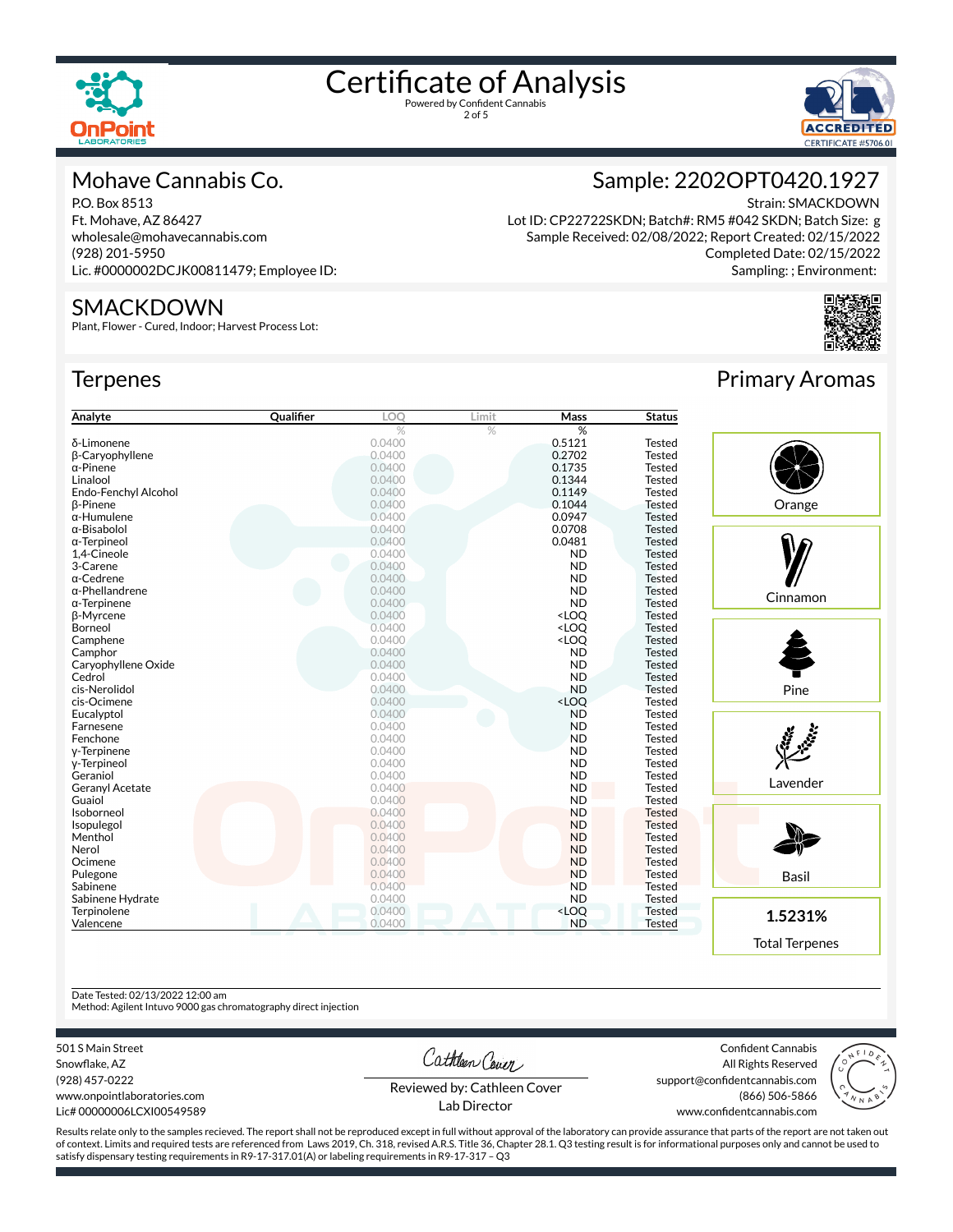

3 of 5



#### Mohave Cannabis Co.

P.O. Box 8513 Ft. Mohave, AZ 86427 wholesale@mohavecannabis.com (928) 201-5950 Lic. #0000002DCJK00811479; Employee ID:

#### SMACKDOWN

Plant, Flower - Cured, Indoor; Harvest Process Lot:

#### Microbials Pass



Strain: SMACKDOWN

Sampling: ; Environment:

Sample: 2202OPT0420.1927



| Analyte                                                 | Qualifier                                                                                                                                                                                          | <b>Units</b><br>Limit                       | <b>Status</b>        |
|---------------------------------------------------------|----------------------------------------------------------------------------------------------------------------------------------------------------------------------------------------------------|---------------------------------------------|----------------------|
|                                                         |                                                                                                                                                                                                    | CFU/g<br>CFU/g                              |                      |
| Aspergillus<br>E. Coli                                  | Not Detected in 1g                                                                                                                                                                                 | <b>ND</b><br>100.0000<br><b>ND</b>          | Pass<br>Pass         |
| Salmonella                                              | Not Detected in 1g                                                                                                                                                                                 | <b>ND</b>                                   | Pass                 |
|                                                         |                                                                                                                                                                                                    |                                             |                      |
|                                                         |                                                                                                                                                                                                    |                                             |                      |
|                                                         |                                                                                                                                                                                                    |                                             |                      |
|                                                         |                                                                                                                                                                                                    |                                             |                      |
|                                                         |                                                                                                                                                                                                    |                                             |                      |
|                                                         |                                                                                                                                                                                                    |                                             |                      |
|                                                         |                                                                                                                                                                                                    |                                             |                      |
|                                                         |                                                                                                                                                                                                    |                                             |                      |
|                                                         |                                                                                                                                                                                                    |                                             |                      |
|                                                         |                                                                                                                                                                                                    |                                             |                      |
|                                                         |                                                                                                                                                                                                    |                                             |                      |
|                                                         |                                                                                                                                                                                                    |                                             |                      |
|                                                         |                                                                                                                                                                                                    |                                             |                      |
|                                                         |                                                                                                                                                                                                    |                                             |                      |
|                                                         |                                                                                                                                                                                                    |                                             |                      |
|                                                         |                                                                                                                                                                                                    |                                             |                      |
|                                                         |                                                                                                                                                                                                    |                                             |                      |
|                                                         | LABORATORIES                                                                                                                                                                                       |                                             |                      |
|                                                         |                                                                                                                                                                                                    |                                             |                      |
|                                                         |                                                                                                                                                                                                    |                                             |                      |
| Date Tested: 02/08/2022 12:00 am                        |                                                                                                                                                                                                    |                                             |                      |
| Method: BioRad qPCR                                     |                                                                                                                                                                                                    |                                             |                      |
|                                                         |                                                                                                                                                                                                    |                                             |                      |
| 501 S Main Street<br>Snowflake, AZ                      | Cathleen Cover                                                                                                                                                                                     | Confident Cannabis<br>All Rights Reserved   |                      |
| MICROBIAL 2<br>SALMONELLA<br>(928) 457-0222             | Reviewed by: Cathleen Cover                                                                                                                                                                        | support@confidentcannabis.com               |                      |
| www.onpointlaboratories.com<br>Lic#00000006LCXI00549589 | Lab Director                                                                                                                                                                                       | (866) 506-5866<br>www.confidentcannabis.com | $\sqrt[q]{\sqrt{N}}$ |
|                                                         | Results relate only to the samples recieved. The report shall not be reproduced except in full without approval of the laboratory can provide assurance that parts of the report are not taken out |                                             |                      |
|                                                         |                                                                                                                                                                                                    |                                             |                      |

of context. Limits and required tests are referenced from Laws 2019, Ch. 318, revised A.R.S. Title 36, Chapter 28.1. Q3 testing result is for informational purposes only and cannot be used to satisfy dispensary testing requirements in R9-17-317.01(A) or labeling requirements in R9-17-317 – Q3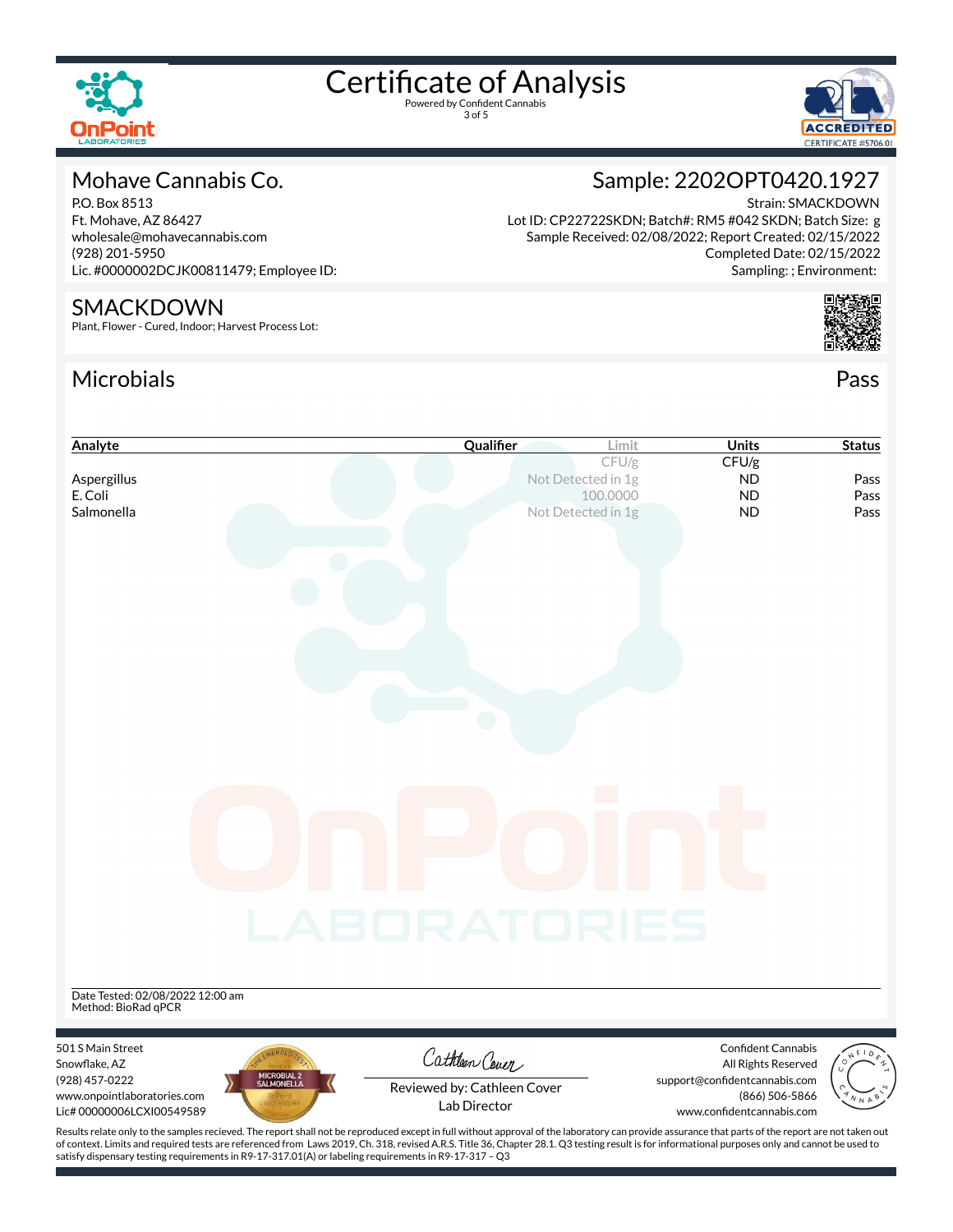



#### Mohave Cannabis Co.

P.O. Box 8513 Ft. Mohave, AZ 86427 wholesale@mohavecannabis.com (928) 201-5950 Lic. #0000002DCJK00811479; Employee ID:

#### SMACKDOWN

Plant, Flower - Cured, Indoor; Harvest Process Lot:

### Heavy Metals **Pass**

### Sample: 2202OPT0420.1927

Strain: SMACKDOWN Lot ID: CP22722SKDN; Batch#: RM5 #042 SKDN; Batch Size: g Sample Received: 02/08/2022; Report Created: 02/15/2022 Completed Date: 02/15/2022 Sampling: ; Environment:



|                                                                 | Analyte                     | Qualifier    | Mass                                                            | LOO                        | Limit   | <b>Status</b>                                                                                                                                                                            |
|-----------------------------------------------------------------|-----------------------------|--------------|-----------------------------------------------------------------|----------------------------|---------|------------------------------------------------------------------------------------------------------------------------------------------------------------------------------------------|
|                                                                 |                             |              | PPB                                                             | PPB                        | PPB     |                                                                                                                                                                                          |
|                                                                 | Arsenic                     |              | <loq< th=""><th>200.00</th><th>400.00</th><th>Pass</th></loq<>  | 200.00                     | 400.00  | Pass                                                                                                                                                                                     |
|                                                                 | Cadmium                     |              | <loq< th=""><th>200.00</th><th>400.00</th><th>Pass</th></loq<>  | 200.00                     | 400.00  | Pass                                                                                                                                                                                     |
|                                                                 | Lead                        |              | <loq< td=""><td>500.00</td><td>1000.00</td><td>Pass</td></loq<> | 500.00                     | 1000.00 | Pass                                                                                                                                                                                     |
|                                                                 | Mercury                     |              | ND                                                              | 600.00                     | 1200.00 | Pass                                                                                                                                                                                     |
| Date Tested: 02/09/2022 12:00 am<br>Method: Agilent 7800 ICP MS |                             | LABORATORIES |                                                                 | $\mathcal{O}(\mathcal{O})$ |         |                                                                                                                                                                                          |
| 501 S Main Street                                               |                             |              |                                                                 |                            |         | Confident Cannabis                                                                                                                                                                       |
| Snowflake, AZ                                                   |                             |              | Cathleen Cover                                                  |                            |         | All Rights Reserved<br>$\circ$                                                                                                                                                           |
| (928) 457-0222                                                  | HEAVY METALS<br>IN HEMP OIL |              | Reviewed by: Cathleen Cover                                     |                            |         | support@confidentcannabis.com                                                                                                                                                            |
| www.onpointlaboratories.com                                     |                             |              | Lab Director                                                    |                            |         | (866) 506-5866                                                                                                                                                                           |
| Lic# 00000006LCXI00549589                                       |                             |              |                                                                 |                            |         | www.confidentcannabis.com                                                                                                                                                                |
|                                                                 |                             |              |                                                                 |                            |         | Results relate only to the samples recieved. The report shall not be reproduced except in full without approval of the laboratory can provide assurance that parts of the report are not |

Results relate only to the samples recieved. The report shall not be reproduced except in full without approval of the laboratory can provide assurance that parts of the report are not taken out of context. Limits and required tests are referenced from Laws 2019, Ch. 318, revised A.R.S. Title 36, Chapter 28.1. Q3 testing result is for informational purposes only and cannot be used to satisfy dispensary testing requirements in R9-17-317.01(A) or labeling requirements in R9-17-317 – Q3